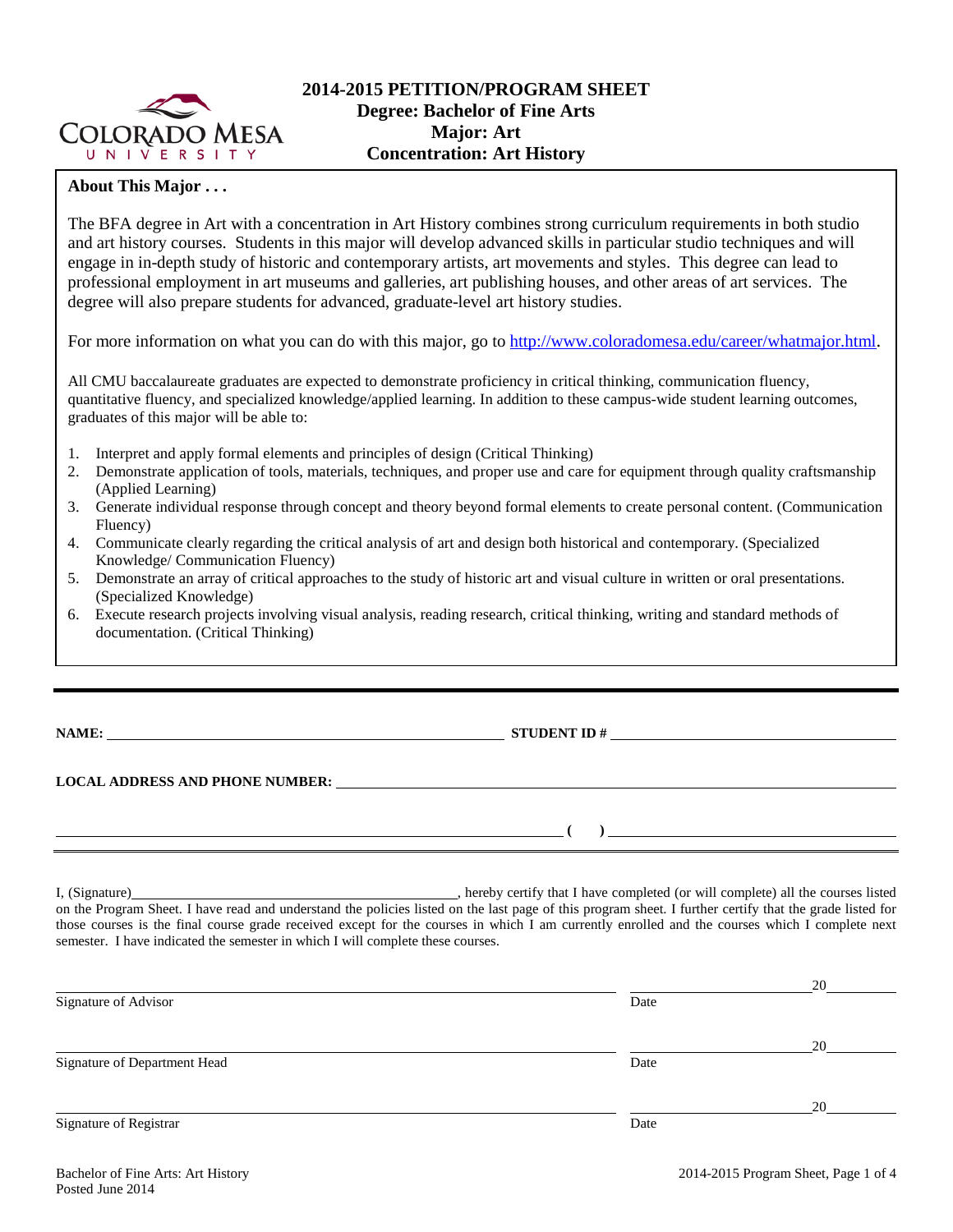#### **Students should work closely with a faculty advisor when selecting and scheduling courses prior to registration.**

Degree Requirements:

- 120 semester hours total (Students must complete a minimum of 30 of the last 60 hours of credit at CMU, with at least 15 semester hours in major discipline courses numbered 300 or higher).
- 40 upper division credits (A minimum of 15 taken at the 300-400 course levels within the major at CMU).
- 2.00 cumulative GPA or higher in all CMU coursework
- Must maintain a cumulative 3.0 GPA in all major requirements (minimum grade of "C" required)
- No more than 6 semester hours of independent study courses can be used toward the degree.
- Pre-collegiate courses (usually numbered below 100) cannot be used for graduation.
- When filling out the program sheet a course can be used only once.
- A student must follow the CMU graduation requirements either from 1) the program sheet for the major in effect at the time the student officially declares a major; or 2) a program sheet for the major approved for a year subsequent to the year during which the student officially declares the major and is approved for the student by the department head. Because a program may have requirements specific to the degree, the student should check with the faculty advisor for additional criteria. It is the student's responsibility to be aware of, and follow, all requirements for the degree being pursued. Any exceptions or substitutions must be approved by the student's faculty advisor and Department Head.
- See the "Undergraduate Graduation Requirements" in the catalog for additional graduation information.

.

**GENERAL EDUCATION REQUIREMENTS** (31 semester hours) See the current catalog for a list of courses that fulfill the requirements below. If a course is on the general education list of options and a requirement for your major, you must use it to fulfill the major requirement and make a different selection within the general education requirement.

| Course No Title                                                                                                                                                   |             | Sem.hrs Grade Term/Trns |                                                      |  |
|-------------------------------------------------------------------------------------------------------------------------------------------------------------------|-------------|-------------------------|------------------------------------------------------|--|
| <b>English</b> (6 semester hours, must receive a grade of "C" or better and<br>must be completed by the time the student has 60 semester hours.)                  |             |                         | <b>ARTH</b> ________<br>$ARTH$ <sub>____</sub> _____ |  |
| <b>ENGL 111 English Composition</b>                                                                                                                               | $3^{\circ}$ |                         |                                                      |  |
| ENGL 112 English Composition 3                                                                                                                                    |             |                         | $ARTH$ <sub>____</sub> ____<br>ARTH                  |  |
| <b>Math:</b> MATH 110 or higher (3 semester hours, must receive a grade<br>of "C" or better, must be completed by the time the student has 60<br>semester hours.) |             |                         | ARTH 400 Critici                                     |  |
|                                                                                                                                                                   |             |                         | Art Studio 200 level                                 |  |
|                                                                                                                                                                   |             |                         | courses)                                             |  |
| Humanities (3 semester hours)                                                                                                                                     |             |                         | ARTS 2_____ _____                                    |  |
|                                                                                                                                                                   |             |                         | ARTS 2________                                       |  |
|                                                                                                                                                                   |             |                         |                                                      |  |
| Social and Behavioral Sciences (6 semester hours)                                                                                                                 |             |                         |                                                      |  |
| the control of the control of the control of the                                                                                                                  |             |                         | <b>Art Studio 300 level</b>                          |  |
| <u> 1980 - Jan Samuel Barbara, martin al-Amerikaan parlamentari (h. 1980).</u>                                                                                    |             |                         | courses)                                             |  |
|                                                                                                                                                                   |             |                         | ARTS 3_____ ____                                     |  |
| <b>Natural Sciences</b> (7 semester hours, one course must include a lab)                                                                                         |             |                         | ARTS 3                                               |  |
| <u> 1989 - Jan Sterling von Berling von Berling von Berling von Berling von Berling von Berling von Berling von B</u>                                             |             |                         |                                                      |  |
| <u> 1999 - 1999 - Andrea Andrews, Amerikaansk ferske kommunist (d. 1989)</u>                                                                                      |             |                         | Art Studio 400 level                                 |  |
|                                                                                                                                                                   |             |                         | courses)                                             |  |
| <b>History</b> (3 semester hours)<br><b>HIST</b><br><u> 1966 - Andrea Maria (h. 1986).</u><br>1966 - Andrea Santo, amerikano estatubatuar estatubatuar (h. 1906). |             |                         | ARTS $4$ <sub>____</sub> ______                      |  |
| <b>Fine Arts</b> (3 semester hours)                                                                                                                               |             |                         |                                                      |  |
|                                                                                                                                                                   |             |                         |                                                      |  |

| Course No Title                       |                                                             | Sem.hrs Grade Term/Trns |
|---------------------------------------|-------------------------------------------------------------|-------------------------|
|                                       | <b>OTHER LOWER DIVISION REQUIREMENTS (6 semester hours)</b> |                         |
| <b>Kinesiology</b> (3 semester hours) |                                                             |                         |
| KINE 100 Health and Wellness          |                                                             |                         |
|                                       |                                                             |                         |
|                                       |                                                             |                         |

\_\_\_\_\_\_ \_\_\_\_ \_\_\_\_\_\_\_\_\_\_\_\_\_\_\_\_\_\_\_\_\_\_\_\_ \_\_\_\_ \_\_\_\_\_ \_\_\_\_\_\_\_\_

**Applied Studies** (3 semester hours)

## **FOUNDATION COURSES** (15 semester hours)

Must maintain a cumulative 3.0 GPA in all foundation requirements (minimum grade of "C" required).

| <b>ARTE 101</b> | Two-Dimensional Design      | 3  |  |
|-----------------|-----------------------------|----|--|
| <b>ARTE 102</b> | Three-Dimensional Design    | -3 |  |
| <b>ARTE 118</b> | History of Art, Prehistory  |    |  |
|                 | to Renaissance              |    |  |
| <b>ARTE 119</b> | History of Art, Renaissance |    |  |
|                 | to Present                  |    |  |
| <b>ARTS 151</b> | <b>Foundation Drawing I</b> | 3  |  |

#### **MAJOR REQUIREMENTS**

(60 semester hours) Must maintain a cumulative 3.0 GPA in all major requirements (minimum grade of "C" required).

|                 | <b>Art Specialization</b> (9 credit hours)                       |               |                                                                                                                                                                                                                                      |
|-----------------|------------------------------------------------------------------|---------------|--------------------------------------------------------------------------------------------------------------------------------------------------------------------------------------------------------------------------------------|
| <b>ARTS 152</b> | <b>Foundation Drawing II</b>                                     | 3             | <u> 1989 - Alexandria Statistan e</u>                                                                                                                                                                                                |
| ARTH 220        | History of Modern Art                                            | 3             |                                                                                                                                                                                                                                      |
| <b>ARTE 294</b> | Sophomore Seminar                                                | $\mathcal{R}$ | <u> The Common School and The Common School and The Common School and The Common School and The Common School and The Common School and The Common School and The Common School and The Common School and The Common School and </u> |
|                 |                                                                  |               |                                                                                                                                                                                                                                      |
|                 | <b>Art History</b> (24 semester hours)                           |               |                                                                                                                                                                                                                                      |
|                 |                                                                  | 3             | <u> The Common School and School and School and School and School and School and School and School and School and School and School and School and School and School and School and School and School and School and School and </u> |
|                 |                                                                  | 3             |                                                                                                                                                                                                                                      |
|                 |                                                                  | 3             | <u> 1989 - Johann John Stone, mars and de la partie de la partie de la partie de la partie de la partie de la par</u>                                                                                                                |
|                 |                                                                  | 3             |                                                                                                                                                                                                                                      |
|                 |                                                                  | 3             | <u> 1989 - Andrea Station Books, amerikansk politiker (</u>                                                                                                                                                                          |
|                 |                                                                  | 3             |                                                                                                                                                                                                                                      |
|                 |                                                                  | 3             |                                                                                                                                                                                                                                      |
|                 |                                                                  |               |                                                                                                                                                                                                                                      |
|                 | ARTH 400 Criticism & Research                                    | 3             | <u> 1989 - Johann Barnett, mars a</u>                                                                                                                                                                                                |
|                 |                                                                  |               |                                                                                                                                                                                                                                      |
|                 | Art Studio 200 level (9 semester hours of ARTS or ARTT 200-level |               |                                                                                                                                                                                                                                      |
| courses)        |                                                                  |               |                                                                                                                                                                                                                                      |
|                 |                                                                  | 3             |                                                                                                                                                                                                                                      |
|                 |                                                                  | 3             |                                                                                                                                                                                                                                      |
|                 |                                                                  | 3             | the company of the company of the company                                                                                                                                                                                            |
|                 |                                                                  |               |                                                                                                                                                                                                                                      |
|                 | Art Studio 300 level (9 semester hours of ARTS or ARTT 300-level |               |                                                                                                                                                                                                                                      |
| courses)        |                                                                  |               |                                                                                                                                                                                                                                      |
|                 |                                                                  | 3             | <u> 1999 - Johann John Stone, mars and de la partie de la partie de la partie de la partie de la partie de la pa</u>                                                                                                                 |
|                 |                                                                  | 3             | <u> 1989 - Alexandr Alexandr III et al.</u>                                                                                                                                                                                          |
|                 |                                                                  | $\mathcal{R}$ |                                                                                                                                                                                                                                      |
|                 |                                                                  |               |                                                                                                                                                                                                                                      |
|                 | Art Studio 400 level (3 semester hours of ARTS or ARTT 400-level |               |                                                                                                                                                                                                                                      |
| courses)        |                                                                  |               |                                                                                                                                                                                                                                      |
|                 |                                                                  | 3             |                                                                                                                                                                                                                                      |
|                 |                                                                  |               |                                                                                                                                                                                                                                      |
|                 |                                                                  |               |                                                                                                                                                                                                                                      |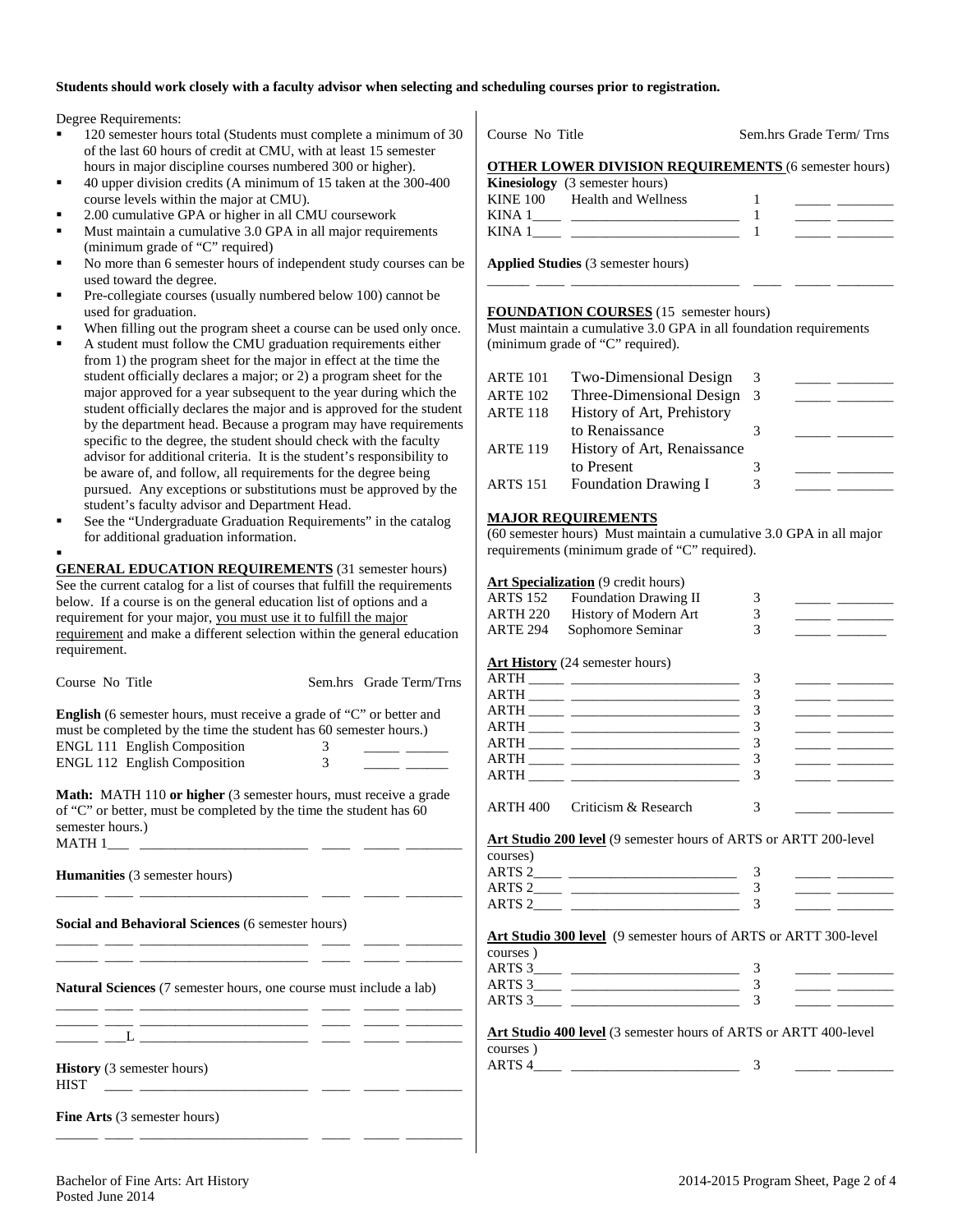| Course No | Title                                                                                | Sem.hrs                                                                                                                                      | Grade Term/Trns | Course No Title                                                                                                                                                                                                                                                                                                 | Sem.hrs | Grade Term/Trns |
|-----------|--------------------------------------------------------------------------------------|----------------------------------------------------------------------------------------------------------------------------------------------|-----------------|-----------------------------------------------------------------------------------------------------------------------------------------------------------------------------------------------------------------------------------------------------------------------------------------------------------------|---------|-----------------|
|           | <b>Other Requirements</b> (6 semester hours)<br><b>NOT</b> fulfill this requirement. | Two consecutive classes in the same foreign language. Must receive a<br>grade of "C" or better. FLAS $114 \& 115$ and FLSL $111 \& 112$ will |                 | <b>Electives</b> (All college level courses appearing on your final transcript,<br>not listed above that will bring your total semester hours to 120 hours.<br>Excludes KINA activity courses.) (8 semester hours at least 4 of which<br>must be upper division.) (ARTE 499 Internship is a possible elective.) |         |                 |
|           |                                                                                      |                                                                                                                                              |                 |                                                                                                                                                                                                                                                                                                                 |         |                 |
|           |                                                                                      |                                                                                                                                              |                 |                                                                                                                                                                                                                                                                                                                 |         |                 |
|           |                                                                                      |                                                                                                                                              |                 |                                                                                                                                                                                                                                                                                                                 |         |                 |

# **SUGGESTED COURSE SEQUENCING FOR A MAJOR IN Art History**

This is a recommended sequence of course work. Certain courses may have prerequisites or are only offered during the Fall or Spring semesters. It is the student's responsibility to meet with the assigned advisor and check the 2 year course matrix on the Colorado Mesa website for course availability.

|                      |                                             |              | <b>FRESHMAN YEAR</b>   |                                             |                |
|----------------------|---------------------------------------------|--------------|------------------------|---------------------------------------------|----------------|
| <b>Fall Semester</b> |                                             | <b>Hours</b> | <b>Spring Semester</b> |                                             | <b>Hours</b>   |
| <b>ENGL 111</b>      | <b>English Composition</b>                  |              | <b>ENGL 112</b>        | <b>English Composition</b>                  |                |
| <b>MATH 110</b>      | <b>Mathematics</b>                          |              |                        | <b>General Education Natural Science</b>    |                |
| <b>ARTE 118</b>      | History of Art, Prehistory to Renaissance   | 3            |                        | General Education Social/Behavioral Science | 3              |
| <b>ARTE 101</b>      | Two-Dimensional Design                      |              | <b>ARTE 119</b>        | History of Art, Renaissance to Present      | 3              |
| <b>ARTS</b> 151      | <b>Foundation Drawing I</b>                 |              | <b>ARTE 102</b>        | Three-Dimensional Design                    | $\overline{3}$ |
|                      |                                             | 15           |                        |                                             | 15             |
|                      |                                             |              | <b>SOPHOMORE YEAR</b>  |                                             |                |
| <b>Fall Semester</b> |                                             | <b>Hours</b> | <b>Spring Semester</b> |                                             | <b>Hours</b>   |
| Foreign Language     |                                             |              | Foreign Language3      |                                             |                |
|                      | General Education, Natural Science with Lah | $\Lambda$    | KINE 100               | Health and Wellness                         |                |

| 1 or eight mangeage                 |                                            |    | $1$ or $\epsilon$ is the number of $\epsilon$ |                                    |  |
|-------------------------------------|--------------------------------------------|----|-----------------------------------------------|------------------------------------|--|
|                                     | General Education Natural Science with Lab |    | <b>KINE 100</b>                               | Health and Wellness                |  |
| <b>General Education Humanities</b> |                                            |    | <b>KINA</b>                                   | Activity (2 courses)               |  |
| ARTH 220                            | History of Modern Art                      |    |                                               | <b>General Education Fine Arts</b> |  |
| <b>ARTS 152</b>                     | <b>Foundation Drawing II</b>               |    | ARTS 2                                        | 200-Level Studio                   |  |
|                                     |                                            | 16 | <b>ARTE 294</b>                               | Sophomore Seminar                  |  |

|                      |                                             | <b>JUNIOR YEAR</b> |                        |                                          |              |
|----------------------|---------------------------------------------|--------------------|------------------------|------------------------------------------|--------------|
| <b>Fall Semester</b> |                                             | <b>Hours</b>       | <b>Spring Semester</b> |                                          | <b>Hours</b> |
|                      | General Education Social/Behavioral Science |                    |                        | <b>General Education History</b>         |              |
| ARTH 3               | <b>Upper Division Art History</b>           |                    |                        | <b>General Education Applied Studies</b> |              |
| ARTH 3               | <b>Upper Division Art History</b>           |                    | ARTH 3                 | <b>Upper Division Art History</b>        | 3            |
| ARTS 2               | 200-Level Studio                            |                    | ARTH 3                 | <b>Upper Division Art History</b>        |              |
| ARTS 2               | 200-Level Studio                            |                    | ARTS 3                 | 300-Level Studio                         |              |
|                      |                                             |                    |                        |                                          | 15           |

|                      |                                   |              | <b>SENIOR YEAR</b>     |                                   |              |
|----------------------|-----------------------------------|--------------|------------------------|-----------------------------------|--------------|
| <b>Fall Semester</b> |                                   | <b>Hours</b> | <b>Spring Semester</b> |                                   | <b>Hours</b> |
| ARTS 3               | 300-Level Studio                  |              | ARTH 3                 | <b>Upper Division Art History</b> |              |
| ARTS 3               | 300-Level Studio                  |              | ARTH 3                 | <b>Upper Division Art History</b> | 3            |
| ARTH $3$             | <b>Upper Division Art History</b> |              | ARTS 4                 | 400-Level Studio                  | 3            |
| ARTH 400             | Crit. & Research: Theory & Method |              |                        | Elective-Upper Division           | 3            |
| Elective or Minor    |                                   |              |                        | Elective-Upper Division           |              |
|                      |                                   |              |                        |                                   | 15           |

15